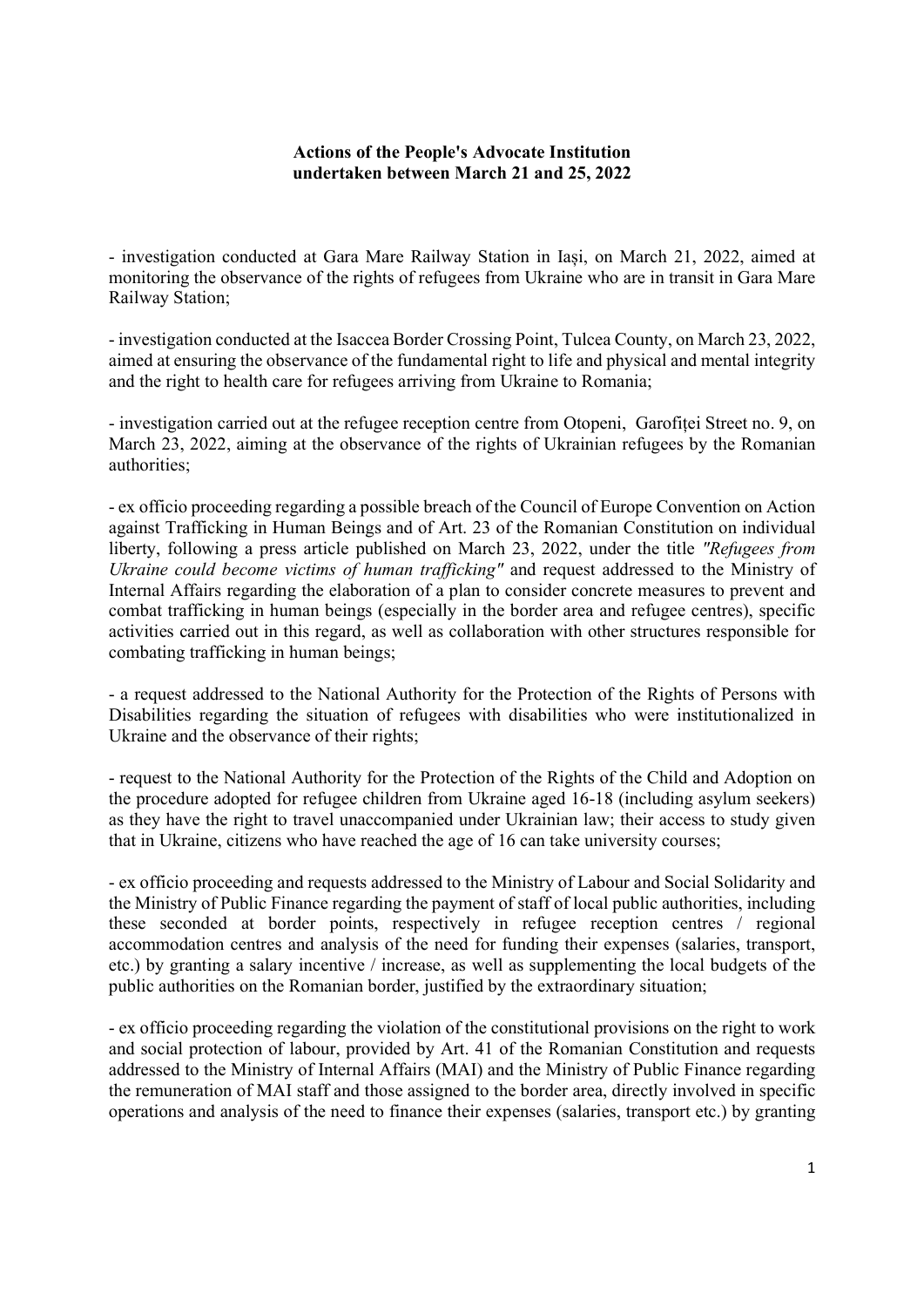a salary incentive / increase, as well as the additional financing of the MAI, justified by the extraordinary situation;

- ex officio proceeding regarding the information published in the press according to which, in Bacău hospitals, were hospitalized refugees from Ukraine among whom there were also two children, and requests addressed to the Public Health Directorate of Bacău County, General Directorate of Social Assistance and the Protection of the Bacău Child and the Bacău County School Inspectorate in order to identify the measures taken to ensure the right to healthcare and the right to education for refugee children;

- requests addressed to the Mediaş Municipal Hospital and the Children's Clinical Hospital from Sibiu, in order to identify the measures taken to ensure the right to healthcare for hospitalized refugee children;

- ex officio proceeding following the article entitled "Accident between Movila and Feteşti: Intervention with the SMURD helicopter" and requests addressed to the Ialomița County Police Inspectorate, Fetești Municipal Hospital, General Directorate of Social Assistance and Child Protection Ialomița, in order to identify the measures taken for ensuring the right of Ukrainian children to health care;

- ex officio proceeding as a result of the article entitled "41 Ukrainian refugees in Piatra Neamt! From Chernomorsk, the area where the Russians want to disembark, near Odessa" and requests addressed to the General Directorate of Social Assistance and Child Protection Neamt, as well as Neamt County School Inspectorate to identify the situation of refugee minors and measures to ensure the rights of children (security, takeover, counselling, accommodation, assistance in legal proceedings);

- ex officio proceeding and request addressed to the National Audio-visual Council regarding the possible violation of the provisions of Law no. 504/2002 of the audio-visual and of the Decision no. 220/2011 on the Code for the regulation of audio-visual content, as a result of the article entitled "When you had everything and now you have nothing. Ukrainian refugees arriving in a legendary place in Bucharest: the student dormitories in Grozăvești";

- ex officio proceeding aimed at verifying the observance, by the competent institutions, of the provisions of Art. 18 of the Constitution, regarding foreign nationals and stateless persons, in the context of the armed conflict in Ukraine and the influx of refugees arriving to Romania and a request addressed to the Ministry of Education regarding: the stage of implementation of Order no. 3363/10 March 2022 of the Ministry of Education which also aims at approving the Procedure for enrolling as listeners in the courses of educational units, the minors in special situations who come from the area of armed conflict in Ukraine and enter the territory of Romania; attracting teachers who know the Ukrainian language; information on the integration of Ukrainian refugees into the pre-university education system;

- ex officio proceeding and requests addressed to the Ministry of Labour and Social Solidarity and to the Government of Romania regarding the situation of Romanians employed in companies with Russian capital;